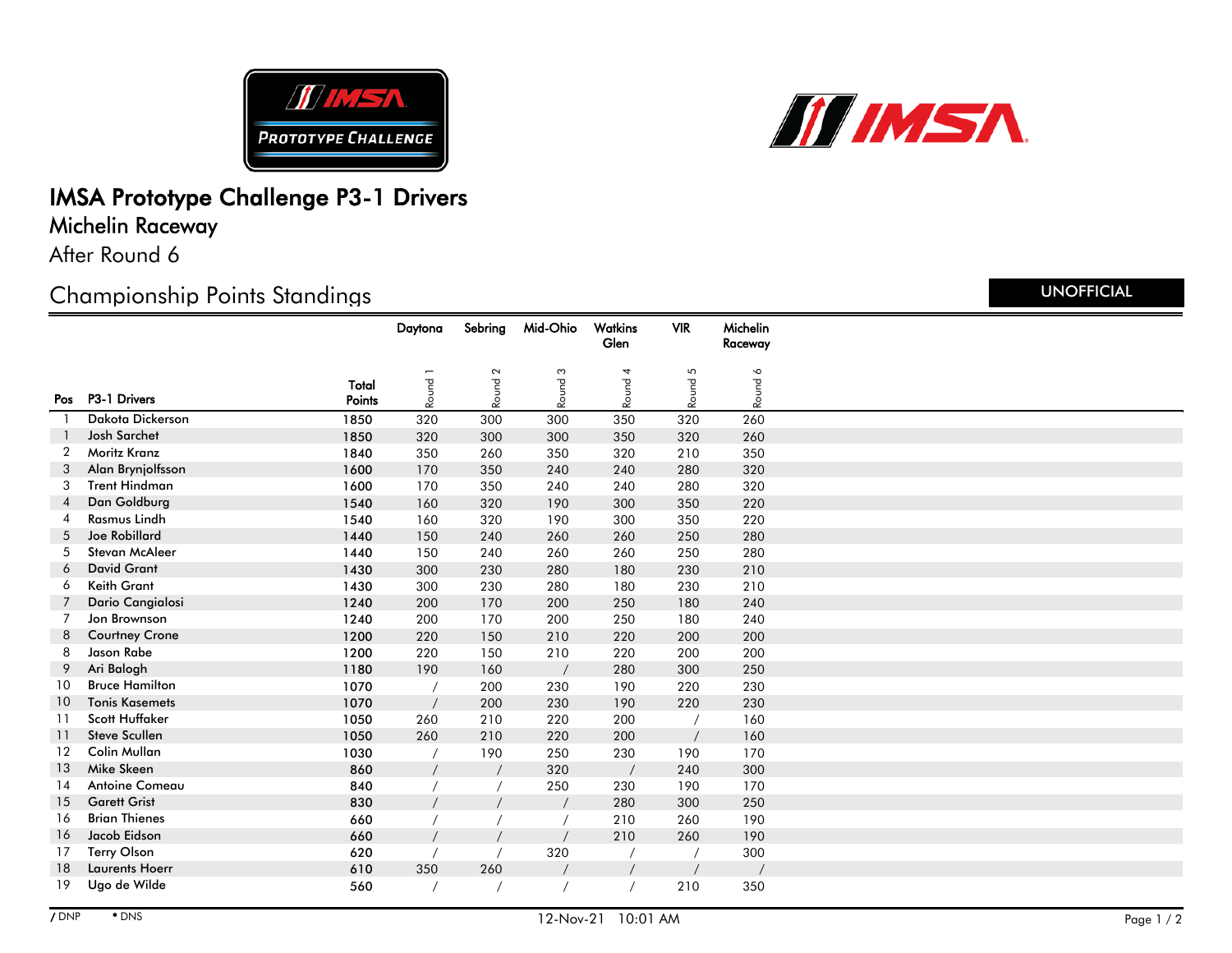



# IMSA Prototype Challenge P3-1 Drivers

Michelin Raceway

After Round 6

## Championship Points Standings

|    |                        |                 | Daytona | Sebring | Mid-Ohio       | Watkins | <b>VIR</b> | Michelin |  |
|----|------------------------|-----------------|---------|---------|----------------|---------|------------|----------|--|
|    |                        |                 |         |         |                | Glen    |            | Raceway  |  |
|    |                        |                 |         | $\sim$  | $\mathfrak{S}$ |         | 5          | $\sim$   |  |
|    | Pos P3-1 Drivers       | Total<br>Points | Round   | Round   | Round          | Round 4 | Round      | Round    |  |
| 20 | <b>Matthew Bell</b>    | 520             | 240     | 280     |                |         |            |          |  |
| 20 | Naveen Rao             | 520             | 240     | 280     |                |         |            |          |  |
| 21 | Mel Johnson            | 480             | 230     | 250     |                |         |            |          |  |
| 22 | <b>Steven Thomas</b>   | 470             | 250     | 220     |                |         |            |          |  |
| 23 | Jarett Andretti        | 420             | 280     | 140     |                |         |            |          |  |
| 23 | <b>Tristan Herbert</b> | 420             | 280     | 140     |                |         |            |          |  |
| 24 | <b>Marc Sharinn</b>    | 410             |         |         |                | 170     | 240        |          |  |
| 25 | <b>Eric Palmer</b>     | 390             | 210     | 180     |                |         |            |          |  |
| 25 | <b>Greg Palmer</b>     | 390             | 210     | 180     |                |         |            |          |  |
| 26 | Peter Ludwig           | 370             | 180     | 190     |                |         |            |          |  |
| 27 | Natasha Balogh         | 350             | 190     | 160     |                |         |            |          |  |
| 28 | Kenton Koch            | 250             |         | 250     |                |         |            |          |  |
| 29 | Indy Al Miller         | 230             | 230     |         |                |         |            |          |  |
| 30 | <b>CR Crews</b>        | 180             |         |         |                |         |            | 180      |  |
| 30 | <b>Tyler Maxson</b>    | 180             |         |         |                |         |            | 180      |  |
| 31 | James French           | 180             | 180     |         |                |         |            |          |  |
| 32 | Ken D'Arcy             | 170             |         |         |                | 170     |            |          |  |
| 33 | Dylan Murry            | 0               |         |         | ∗              |         |            |          |  |
| 33 | Jim Cox                | 0               |         |         | $\ast$         |         |            |          |  |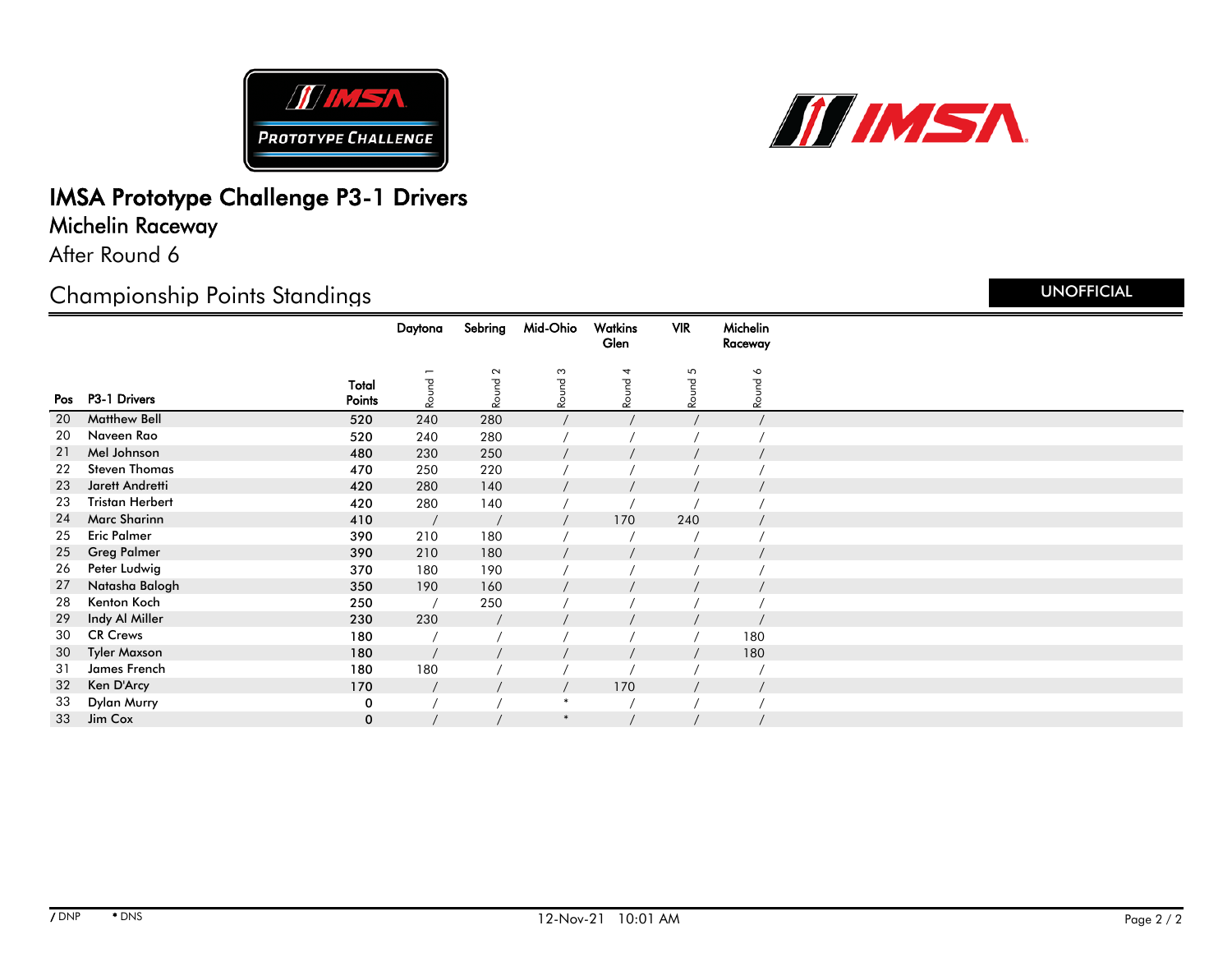



### IMSA Prototype Challenge P3-1 Teams Michelin Raceway

After Round 6

### Championship Points Standings

|                  |            |                                   |                 | Daytona | Sebring | Mid-Ohio | Watkins | <b>VIR</b> | Michelin  |  |
|------------------|------------|-----------------------------------|-----------------|---------|---------|----------|---------|------------|-----------|--|
|                  |            |                                   |                 |         |         |          | Glen    |            | Raceway   |  |
|                  |            |                                   |                 |         | $\sim$  | S        |         | 5          | $\bullet$ |  |
| Pos              | Nr.        | <b>TEAM</b>                       | Total<br>Points | Round 1 | Round   | Round    | Round 4 | Round      | Round     |  |
|                  | 54         | <b>MLT Motorsports</b>            | 1850            | 320     | 300     | 300      | 350     | 320        | 260       |  |
| $\overline{2}$   | 21         | Muehlner Motorsports America      | 1840            | 350     | 260     | 350      | 320     | 210        | 350       |  |
| $3 \overline{7}$ |            | VOLT Racing with Archangel        | 1600            | 170     | 350     | 240      | 240     | 280        | 320       |  |
|                  | $4\quad 6$ | Performance Tech Motorsports      | 1540            | 160     | 320     | 190      | 300     | 350        | 220       |  |
| 5                | 43         | Robillard Racing                  | 1440            | 150     | 240     | 260      | 260     | 250        | 280       |  |
| 6                | 40         | <b>JDC</b> MotorSports            | 1430            | 300     | 230     | 280      | 180     | 230        | 210       |  |
| $7^{\circ}$      | 3          | Jr III Racing                     | 1420            | 210     | 180     | 320      | 170     | 240        | 300       |  |
| 8                | 47         | Forty7 Motorsports                | 1240            | 200     | 170     | 200      | 250     | 180        | 240       |  |
| 9                | 34         | Conquest Racing / JMF Motorsports | 1210            | 180     | 190     | 250      | 230     | 190        | 170       |  |
| 10 <sup>°</sup>  | 74         | Forty7 Motorsports                | 1200            | 220     | 150     | 210      | 220     | 200        | 200       |  |
| 11               | 33         | Jr III Racing                     | 1180            | 190     | 160     |          | 280     | 300        | 250       |  |
| 12               | 60         | Wulver Racing                     | 1070            |         | 200     | 230      | 190     | 220        | 230       |  |
| 13               | 46         | CT motorsports LLC                | 1050            | 260     | 210     | 220      | 200     |            | 160       |  |
| $14$ 17          |            | O'Gara Motorsport / USRT          | 660             |         |         |          | 210     | 260        | 190       |  |
| 15               |            | <b>WIN Autosport</b>              | 520             | 240     | 280     |          |         |            |           |  |
| 16 81            |            | One Motorsports                   | 480             | 230     | 250     |          |         |            |           |  |
| 17 <sup>7</sup>  | 11         | <b>WIN Autosport</b>              | 470             | 250     | 220     |          |         |            |           |  |
| 18               | 18         | Andretti Autosport                | 420             | 280     | 140     |          |         |            |           |  |
| 19               | 22         | Muehlner Motorsports America      | 180             |         |         |          |         |            | 180       |  |
| 20               | 91         | <b>Riley Motorsports</b>          | 0               |         |         | $\ast$   |         |            |           |  |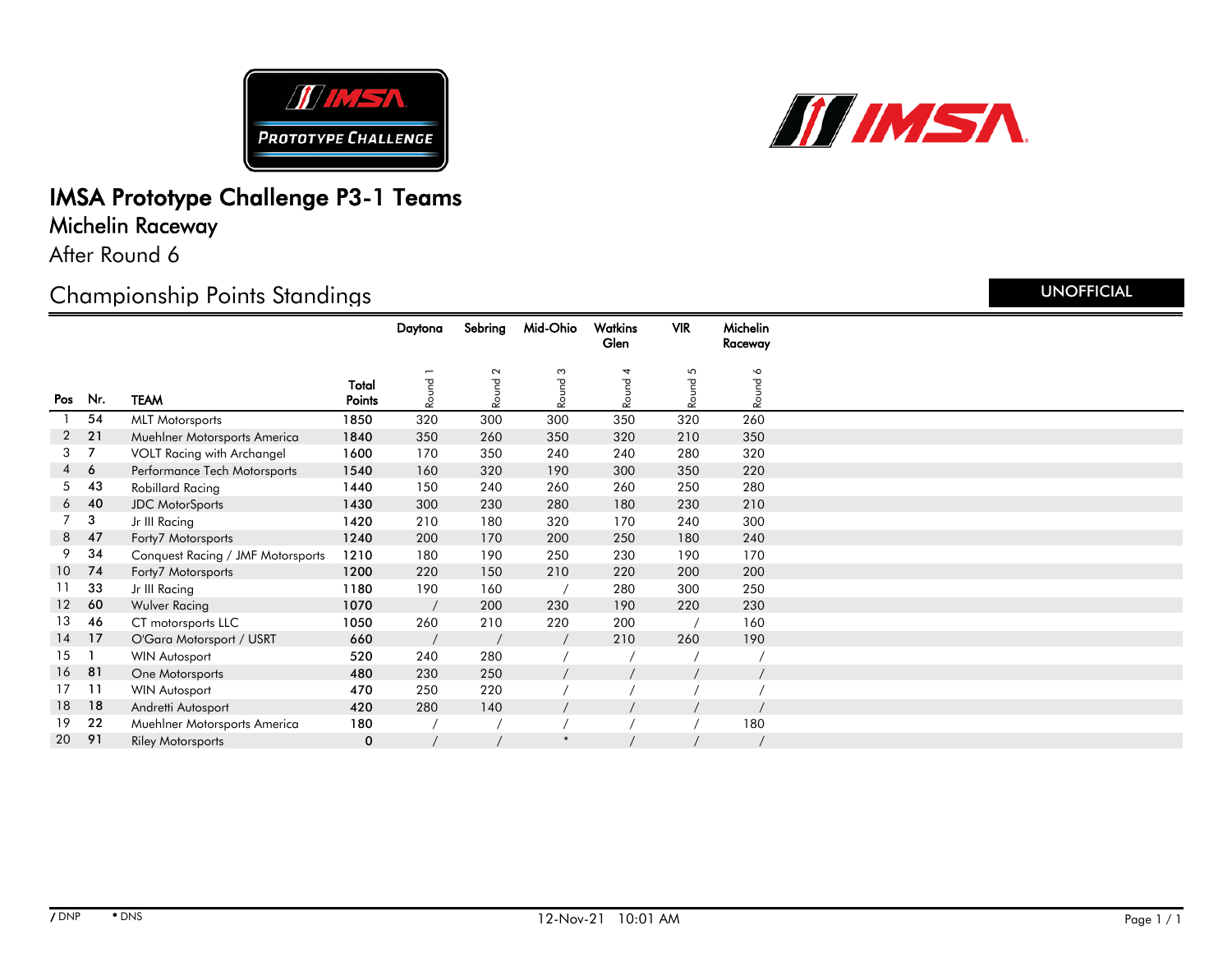



## IMSA Prototype Challenge P3-1 Bronze Drivers Cup

### Michelin Raceway

After Round 6

### Championship Points Standings

|   |                    |                 | Daytona | Sebring | Mid-Ohio | Watkins<br>Glen | <b>VIR</b> | Michelin<br>Raceway           |  |
|---|--------------------|-----------------|---------|---------|----------|-----------------|------------|-------------------------------|--|
|   |                    |                 |         | $\sim$  | S        | 4               | 5          | $\circ$                       |  |
|   | Pos P3-1 Drivers   | Total<br>Points | ᠊ᠣ<br>∼ | ᠊ᠣ<br>Ñ |          | ᅮ               | ᠊ᠣ<br>చ    | $\overline{\sigma}$<br>$\sim$ |  |
|   | <b>David Grant</b> | 2040            | 350     | 350     | 320      | 320             | 350        | 350                           |  |
|   | Keith Grant        | 2040            | 350     | 350     | 320      | 320             | 350        | 350                           |  |
| 2 | Moritz Kranz       | 700             |         |         | 350      | 350             |            |                               |  |
| 3 | Steven Thomas      | 640             | 320     | 320     |          |                 |            |                               |  |
|   | 4 Indy Al Miller   | 300             | 300     |         |          |                 |            |                               |  |
|   | 4 Mel Johnson      | 300             | 300     |         |          |                 |            |                               |  |
| 5 | Ken D'Arcy         | 300             |         |         |          | 300             |            |                               |  |
|   | 5 Marc Sharinn     | 300             |         |         |          | 300             |            |                               |  |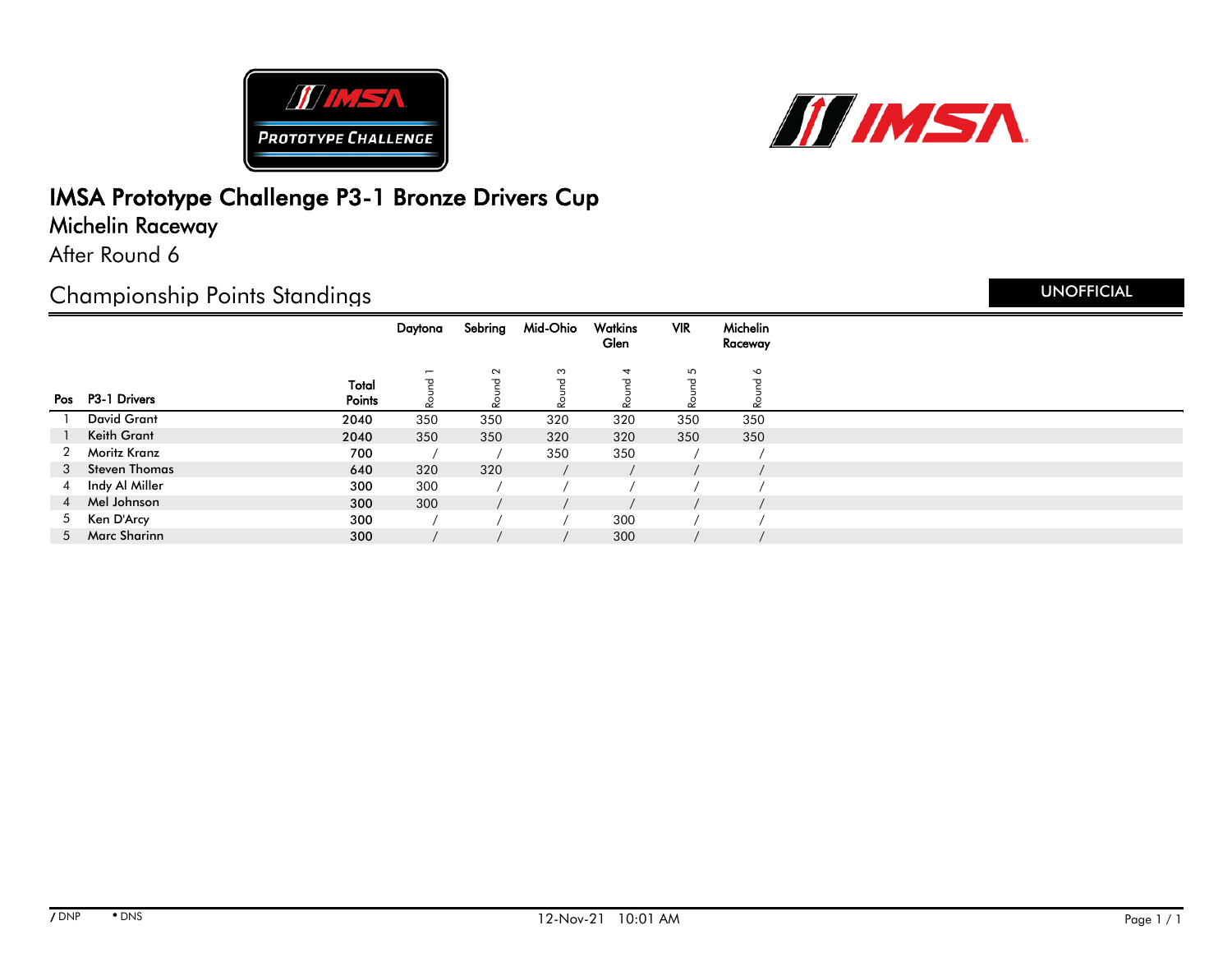



# IMSA Prototype Challenge P3-2 Drivers

Michelin Raceway

After Round 6

### Championship Points Standings

|   |                           |                 | Daytona                 | Sebring           | Mid-Ohio                     | Watkins<br>Glen | <b>VIR</b> | Michelin<br>Raceway |  |
|---|---------------------------|-----------------|-------------------------|-------------------|------------------------------|-----------------|------------|---------------------|--|
|   | Pos P3-2 Drivers          | Total<br>Points | $\overline{ }$<br>Round | $\sim$<br>᠊ᠣ<br>2 | S<br>$\mathbf \sigma$<br>Rou | 4<br>᠊ᠣ<br>Rour | 5<br>Round | $\bullet$<br>Round  |  |
|   | Danny Kok                 | 1920            | 320                     | 320               | 320                          | 320             | 320        | 320                 |  |
|   | George Staikos            | 1920            | 320                     | 320               | 320                          | 320             | 320        | 320                 |  |
| 2 | <b>Francesco Melandri</b> | 1050            |                         | 350               | 350                          | 350             |            |                     |  |
| 3 | Mike Watt                 | 700             |                         |                   |                              |                 | 350        | 350                 |  |
| 3 | Nic Jonsson               | 700             |                         |                   |                              |                 | 350        | 350                 |  |
| 4 | <b>Bruce Hamilton</b>     | 350             | 350                     |                   |                              |                 |            |                     |  |
| 4 | <b>Tonis Kasemets</b>     | 350             | 350                     |                   |                              |                 |            |                     |  |
|   | 5 Nigel Greensall         | 350             |                         | 350               |                              |                 |            |                     |  |
| 6 | <b>Lance Willsey</b>      | 350             |                         |                   | 350                          |                 |            |                     |  |
|   | Anthony Lazzaro           | 350             |                         |                   |                              | 350             |            |                     |  |
| 8 | <b>Bob Iversen</b>        | 300             | 300                     |                   |                              |                 |            |                     |  |
|   | 8 Terry Olson             | 300             | 300                     |                   |                              |                 |            |                     |  |
| 9 | Indy Al Miller            | 300             |                         | 300               |                              |                 |            |                     |  |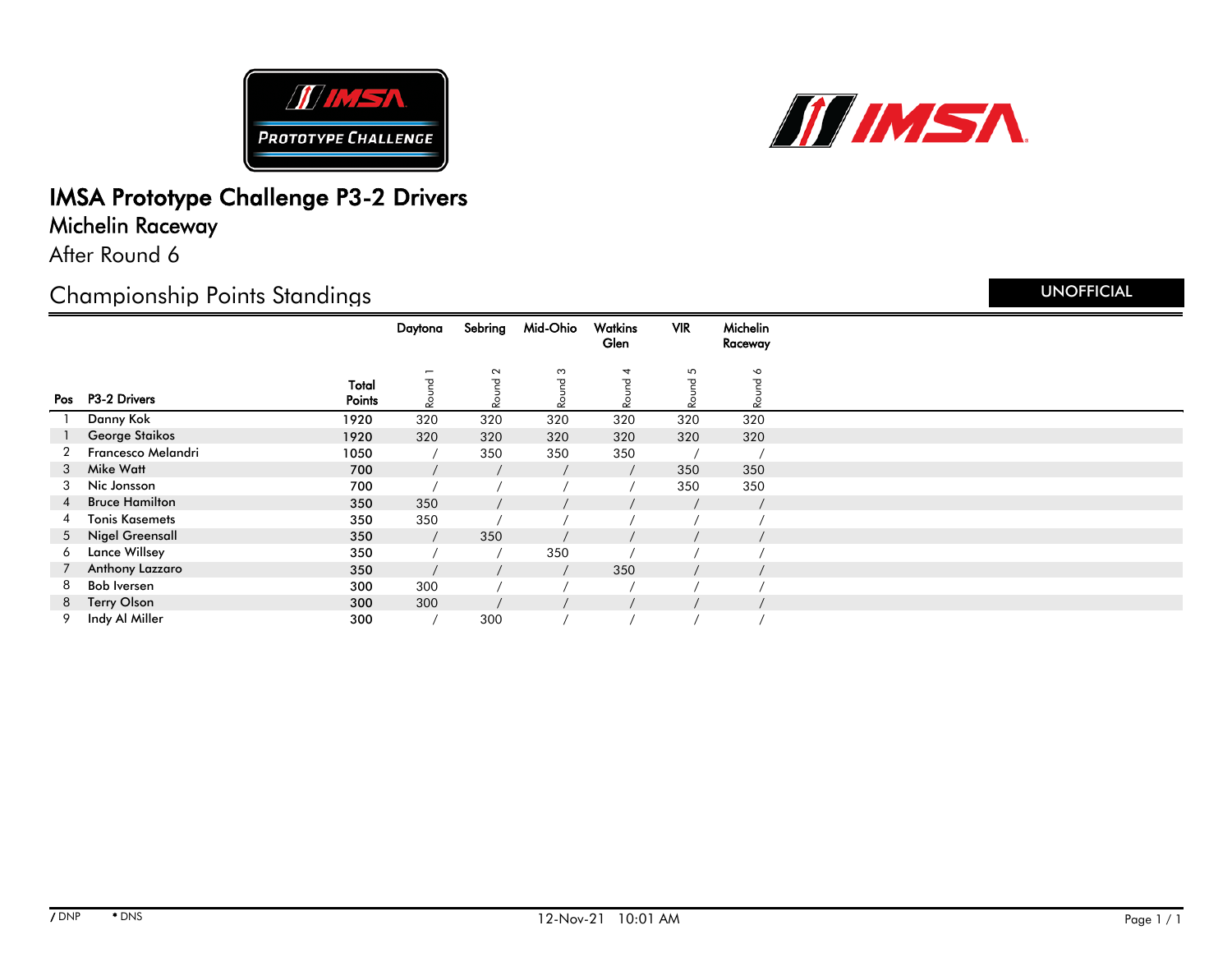



## IMSA Prototype Challenge P3-2 Teams

### Michelin Raceway

After Round 6

### Championship Points Standings

|         |              |                        |                 | Daytona                        | Sebring | Mid-Ohio             | Watkins<br>Glen   | <b>VIR</b>   | Michelin<br>Raceway                      |
|---------|--------------|------------------------|-----------------|--------------------------------|---------|----------------------|-------------------|--------------|------------------------------------------|
| Pos Nr. |              | <b>TEAM</b>            | Total<br>Points | $\overline{\phantom{0}}$<br>᠊ᠣ | $\sim$  | $\mathfrak{S}$<br>᠊ᠣ | 4<br>᠊ᠣ<br>$\sim$ | 5<br>ರ<br>ΩŽ | $\circ$<br>$\overline{\sigma}$<br>$\sim$ |
|         | 61           | <b>Conquest Racing</b> | 1920            | 320                            | 320     | 320                  | 320               | 320          | 320                                      |
|         | $2 \quad 24$ | Sean Creech Motorsport | 1050            |                                | 350     | 350                  | 350               |              |                                          |
| 3       | 15           | <b>D MOTORSPORTS</b>   | 700             |                                |         |                      |                   | 350          | 350                                      |
| 4       | 86           | One Motorsports        | 300             | 300                            |         |                      |                   |              |                                          |
| 5       | 50           | One Motorsports        | 300             |                                | 300     |                      |                   |              |                                          |
| 6       | 59           | Wulver Racing          | $\mathbf 0$     |                                |         |                      |                   |              |                                          |